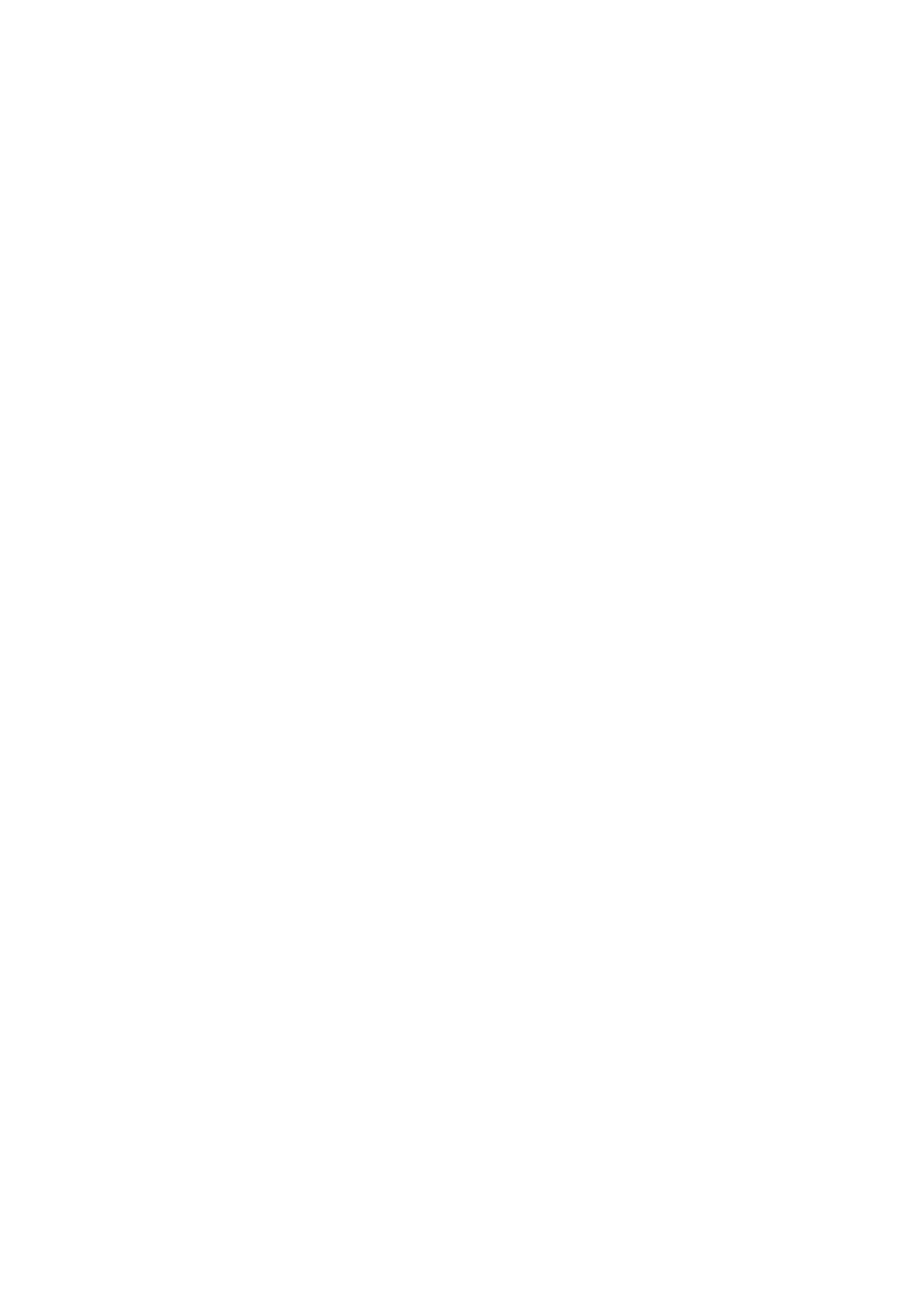# **CONTENTS**

|                                                                                                                                                                                                                                                                                                     | Paragraph number                                   |
|-----------------------------------------------------------------------------------------------------------------------------------------------------------------------------------------------------------------------------------------------------------------------------------------------------|----------------------------------------------------|
| <b>Introduction</b>                                                                                                                                                                                                                                                                                 | 1                                                  |
| <b>Structure of funding arrangements</b>                                                                                                                                                                                                                                                            | $\mathbf{2}$                                       |
| <b>Place Funding</b>                                                                                                                                                                                                                                                                                | 3                                                  |
| Place Plus or 'top-up' funding                                                                                                                                                                                                                                                                      | 4                                                  |
| Top-up levels 1 – 3: ADDITIONAL FAMILY NEEDS (AFN)<br>Top-up levels 1 - 3: FAMILY NETWORK FUNDING (FNF)<br>Academies and AFN / FNF<br>Real-time movement of AFN / FNF<br><b>School Behaviour Partnerships</b><br>Top-up levels 1 - 3: HIGH LEVEL NEEDS (HLN)<br>Adjustments to school budget shares | 4.3<br>4.9<br>4.13<br>4.15<br>4.16<br>4.17<br>4.30 |
| Recoupment of costs for pupils belonging to<br>other local authorities                                                                                                                                                                                                                              | 5                                                  |
| Resources retained centrally by the LA                                                                                                                                                                                                                                                              | 6                                                  |
| <b>Appendix 1:</b> High Needs Funding Block (illustration)                                                                                                                                                                                                                                          |                                                    |

**Appendix 2:** Indicators of Need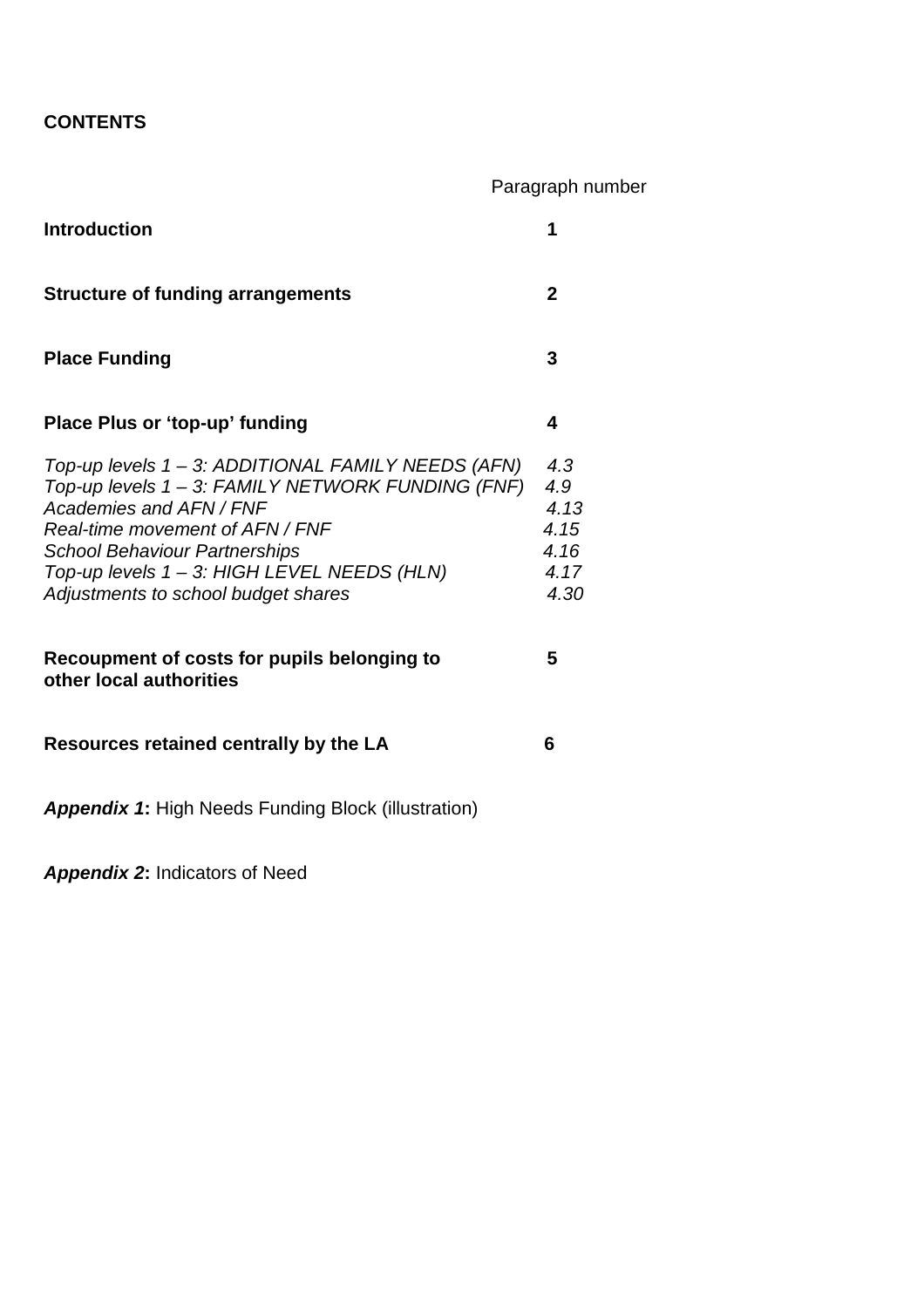### **1. INTRODUCTION**

- 1.1 A fundamental principle of the Education Act 1996, reinforced by the Special Educational Needs and Disability Act 2001, is that the special educational needs (SEN) of children will normally be met in mainstream schools or settings wherever possible. The statutory guidance for Local Authorities (LAs) and schools, set out in the SEN Code of Practice, reflects this.
- 1.2 This booklet explains the arrangements regarding access to top-up funding for pupils with special educational needs and disabilities (SEND) in mainstream schools. These arrangements reflect national school funding reforms, which became effective from April 2013.
- 1.3 The implementation of the national school funding reforms was underpinned by locallyestablished principles, which include the need to:
- keep it simple
- ensure transparency
- maintain SEN networks and family structures
- aim to fund all providers on an equitable basis
- align pre- and post-16 funding for high needs pupils
- ensure that the system is responsive to need and allows for funding to follow the pupil
- retain sufficient flexibility to refine arrangements over time
- 1.4 The arrangements are intended to:
- continue to operate within the current family of schools structure
- continue to provide arrangements for identification of high needs pupils, allocation of funding and moderation of funding allocations
- prevent unnecessary escalation to expensive higher tiers of funding by retaining the principles of gates and gatekeepers, i.e. moderation through families and the High Level Needs processes
- encourage innovative ways of utilising financial resources
- operate alongside the pupil premium allocation and allocations made by partnerships of schools
- be robust, transparent and easily understood by schools
- 1.5 Our priority in relation to financial resources is to ensure effective targeting in order to meet the needs of children and young people with the most complex needs and those in the areas of greatest deprivation, and to ensure that these resources are subject to appropriate monitoring and accountability arrangements.

Achieving this objective will involve:

- improving the capacity to develop flexible approaches to the commissioning of specialist provision
- improving monitoring and accountability arrangements for SEND resources
- monitoring and moderating the ways in which High Level Needs (HLN) and Additional Family Needs (AFN) monies are allocated in order to ensure that these funds are targeted towards those with the most complex needs and living in areas of highest deprivation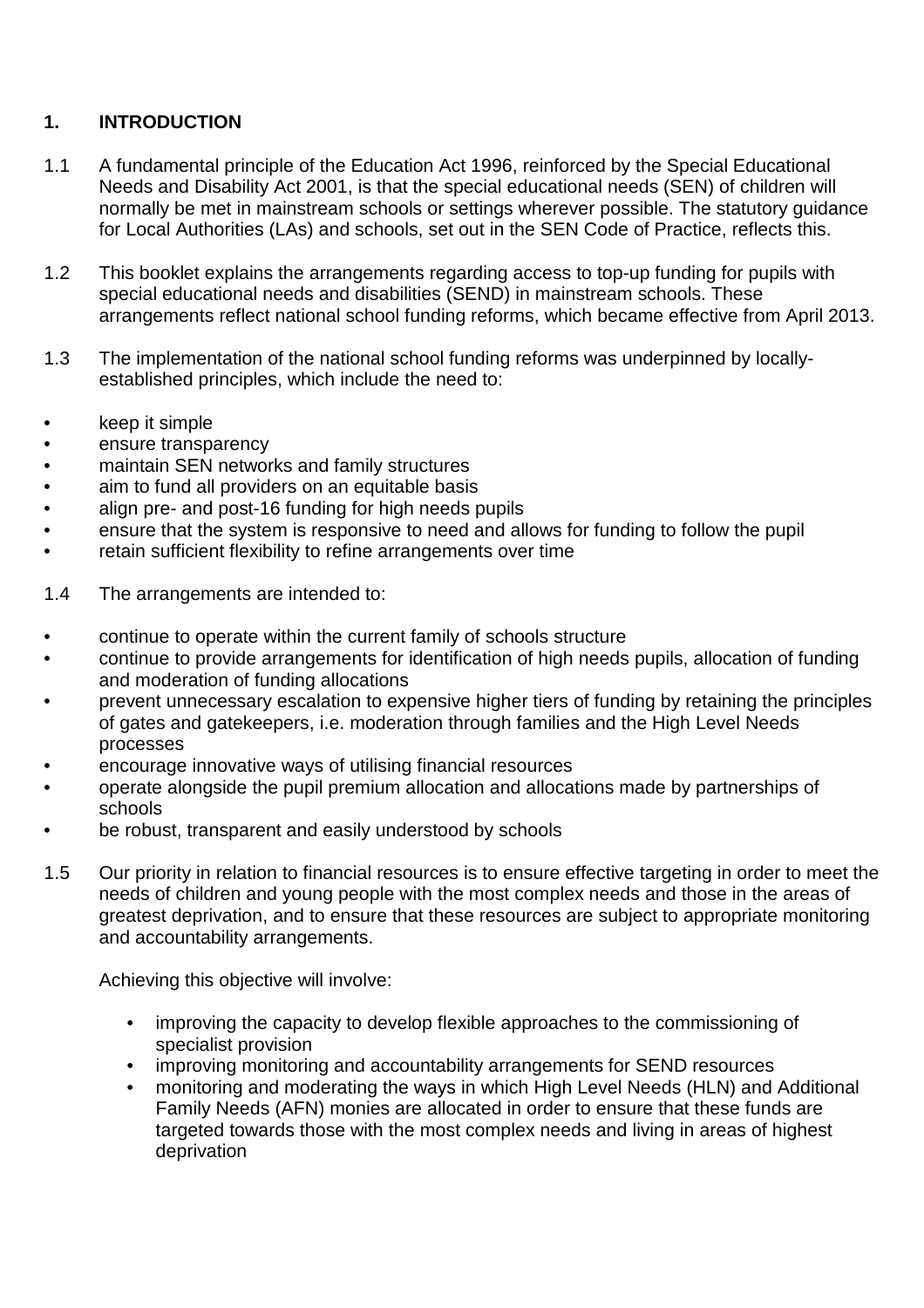#### **2. STRUCTURE OF FUNDING ARRANGEMENTS**

2.1 Schools will receive funding allocations based on three elements of funding:

#### **Place Funding**

- **Element 1 Core Educational Funding**. Schools will receive core funding for all learners.
- **Element 2 Additional Support Funding**. Schools will receive delegated funding to meet the first level of a learner's additional support needs

#### **High Needs Block (Place Plus funding)**

- **Element 3 Top-up funding**. This funding element is learner- specific and is located in the High Needs Block, which the Local Authority administers centrally. The High Needs Block delivers a range of services and provision for children and young people with SEND. Included within this Block is funding that the Authority allocates to schools in order to top-up funding for individual pupils. This guidance booklet describes the arrangements by which schools can access this funding
- 2.2 These three elements of funding are summarised in the diagram below:

| Element 3        | Top-up funding<br>(AFN, FNF, HLN)                                    | $\sqrt{N}$<br>£20,000<br>£0<br>NZ. | <b>Place Plus Funding</b><br>(administered<br>centrally by the LA) |
|------------------|----------------------------------------------------------------------|------------------------------------|--------------------------------------------------------------------|
| <b>Element 2</b> | <b>Additional Support</b><br><b>Funding</b><br>(notional SEN budget) | notional<br>£6,000                 | <b>Place Funding</b><br>(delegated to                              |
| <b>Element 1</b> | <b>Basic per pupil</b><br>entitlement<br>(core)                      | $\sqrt{2}$<br>₩                    | schools)                                                           |

2.3 Information to assist schools and Families in identifying the appropriate funding element for individual pupils can be found in:

|  | • Paragraphs $3.1 - 3.2$ :<br>• Paragraphs $4.3 - 4.5$ :<br>• Paragraphs $4.9 - 4.11$ :<br>• Paragraph $4.17 - 4.18$ : | Place Funding (elements 1 and 2)<br><b>Additional Family Needs (AFN)</b><br><b>Family Network Funding (FNF)</b><br>High Level Needs (HLN) | $\vdash$ element 3 |
|--|------------------------------------------------------------------------------------------------------------------------|-------------------------------------------------------------------------------------------------------------------------------------------|--------------------|
|--|------------------------------------------------------------------------------------------------------------------------|-------------------------------------------------------------------------------------------------------------------------------------------|--------------------|

More detailed funding descriptors, based on categories of need, can also be found in Appendix 2 of this booklet.

2.4 The diagram below provides an overview of the amount available via each funding stream to support pupils' inclusion and attainment in financial year 2014-15.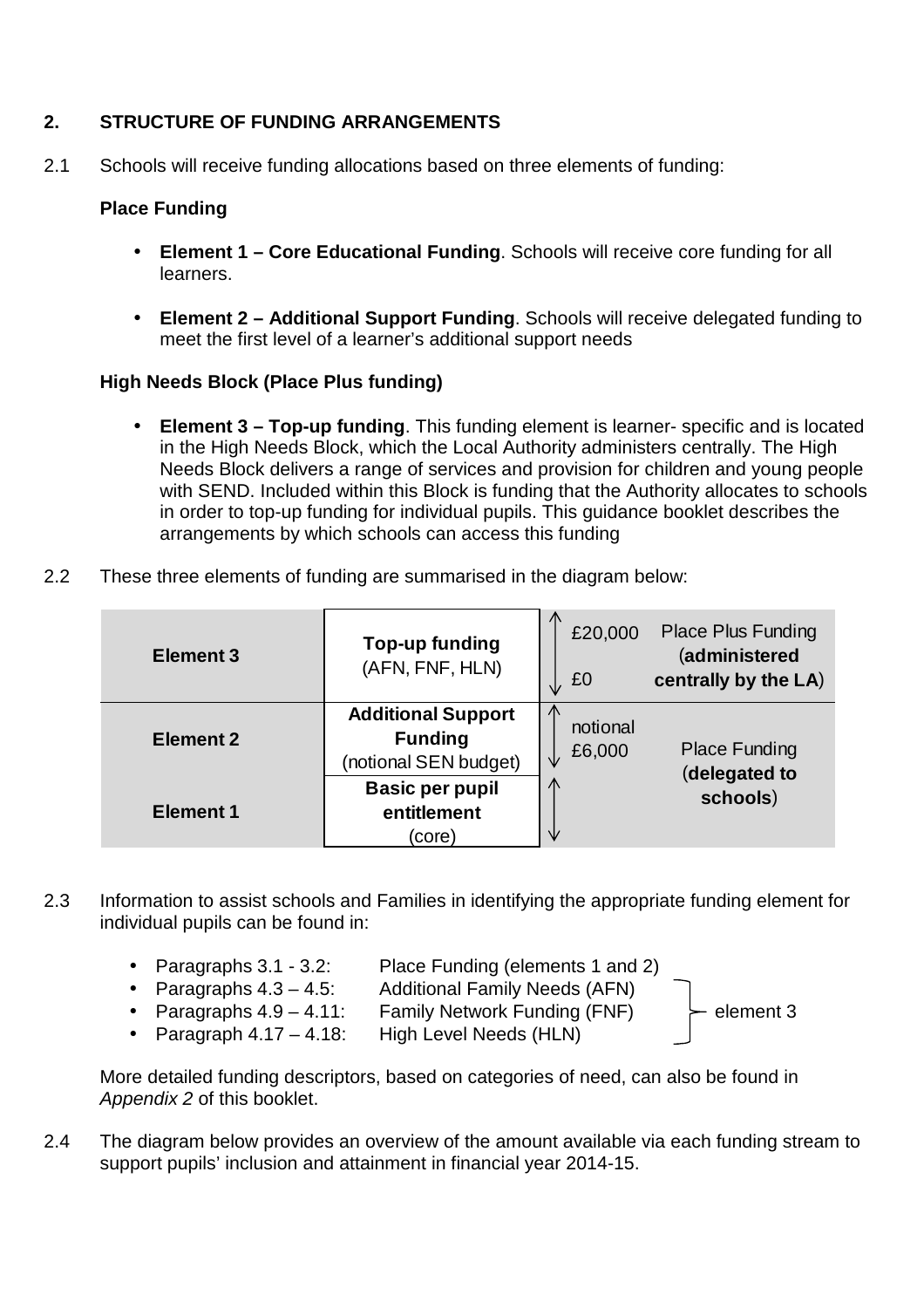

## **3. PLACE FUNDING (ELEMENTS 1 AND 2)**

- 3.1 Schools will receive **Core Educational Funding (Element 1)** for all learners. The amount that each school receives will be determined by the type of setting, the age of the learner and their programme of study. It is intended that this element should fund:
	- a curriculum that is appropriately organised to address the learning needs of all children and young people; and
	- the cost of the school SENCO and the time required to undertake their duties.
- 3.2 Schools will continue to receive a clearly identified, notional SEN budget as part of their delegated budget. This element, **Additional Support Funding (Element 2),** will be provided by the maintaining Local Authority for maintained schools or the Education Funding Agency (EFA) for academies. It is intended that this element will, together with the Core Educational Funding (Element 1), be used to support the majority of pupils who face moderate barriers to their learning.

#### **4. PLACE PLUS OR 'TOP-UP' FUNDING (ELEMENT 3)**

- 4.1 A pupil's level of funding can be supplemented by a 'top-up' from the Place Plus funding element. Top-up funding allocations are based on the level of an individual pupil's needs
- 4.2. In mainstream settings, top-up allocations are distributed via the existing **Additional Family Needs (AFN)** and **High Level Needs (HLN)** funding mechanisms. Top-up funding comprises 6 levels as shown below: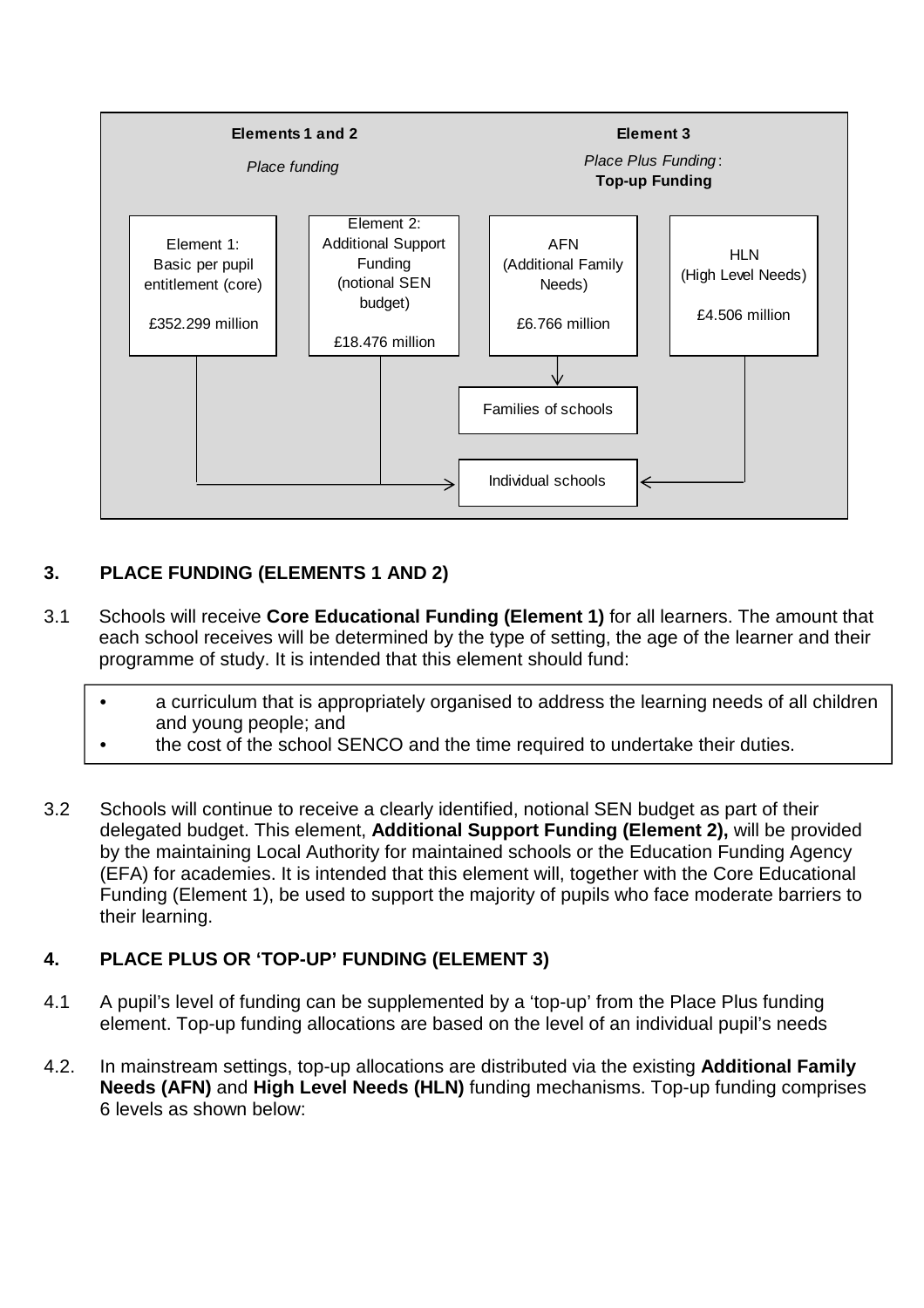|       | 6 | Top-up funding, | High (HLN 3)   | £19,976         |
|-------|---|-----------------|----------------|-----------------|
| Level | 5 | levels 4-6      | Medium (HLN 2) | £15,979         |
|       |   | (HLN)           | Low (HLN 1)    | £10,987         |
|       | 3 | Top-up funding, | High           | £6,000 - £8,000 |
| Level |   | levels 1-3      | Medium         | £4,000 - £6,000 |
|       |   | (AFN)           | Low            | £2,000 - £4,000 |

#### **Top-up levels 1 – 3: ADDITIONAL FAMILY NEEDS (AFN)**

- 4.3 This is intended to provide additional, individually-targeted support for pupils with a range of special educational needs that are more complex than those typically met via the Place Funding (elements 1 and 2) that is already available to schools.
- 4.4. AFN resources are intended to support the cost of provision that is regularly made in addition to that available through Core Educational Funding (Element 1) and Additional Support Funding (Element 2), such as:
	- structured learning opportunities in small groups
	- teacher or teaching assistant support to address individual targets
	- opportunities for peer support and interaction; and/or
	- support for equal access to break, lunchtime activities, out-of-hours learning and other opportunities

These arrangements will be made:

- within the classroom/setting
- through limited periods of withdrawal; and/or
- through out-of-hours learning opportunities
- 4.5 Prior to any family's decision to allocate AFN funding, a school would first be expected to demonstrate how it has spent £6,000 (or pro-rata) on targeted SEN support for the individual pupil.
- 4.6 Family resources may also be used to address the special educational needs of pupils accessing mainstream sixth form provision, or pupils over 16 years of age whose school leaving date has been deferred by one year or more.
- 4.7 Decisions on how Family resources are allocated to each school are made by the Family itself. Each individual school (in practice the head teacher and SENCO) will then determine the practical arrangements for the use of these resources within school. Funds are likely to be combined to secure value for money and to facilitate inclusive arrangements. AFN resources are treated as devolved expenditure.
- 4.8 Applications for AFN resources should be made on the standard proforma (AFN/HLN), which may be downloaded from Wired. The published indicators for AFN funding should be considered prior to completing a submission and admissible supporting evidence should be attached as required.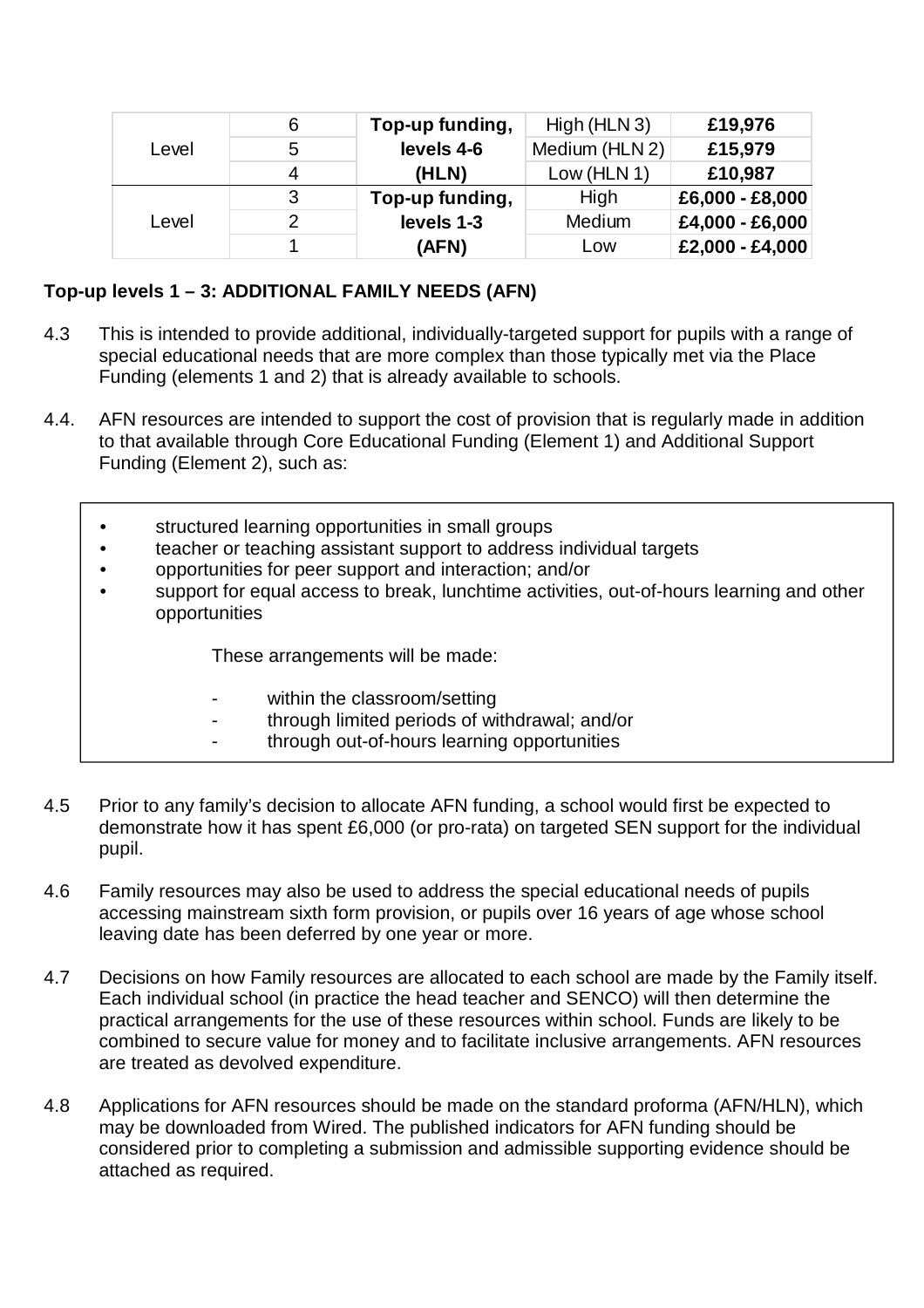## **Top-up levels 1 – 3: FAMILY NETWORK FUNDING (FNF)**

- 4.9 Additionally, there is a budget of **£1,117,029** to provide Families with 'Family Network Funding (FNF)'. This is meant to simplify the additional funding available for a range of responses to SEND, and can be used to address the following:
	- SEN training and development
	- management and co-ordination time for the Family SENCO (equivalent to 18 half days)
	- providing support for pupils with complex needs in mainstream settings during transition
- 4.10 However, families of schools, or clusters of families of schools, may use their combined funds to enhance the role of the Family SENCO and to develop their family networks. This may include:
	- funding increased Family SENCO time
	- development of cluster networks
	- training events
	- development of a Lead SEN Teacher role
- 4.11 FNF also provides a contingency element for unpredicted admissions and changes in need, and provides additional flexibility in resourcing pupils with more complex SEN.
- 4.12 Families of schools should moderate requests for FNF alongside AFN bids and distribute the money accordingly (see paragraphs 4.7 – 4.8 of this booklet). Families should retain copies of moderation and virement request documentation, for monitoring and accountability purposes.

#### **Academies and AFN / FNF**

- 4.13 Families which include academies will continue to receive Additional Family Needs (AFN) funding and Family Network Funding (FNF). In order to ensure equitable distribution of funds within Families of schools, the local authority will continue to moderate Family funding allocations within both schools and academies.
- 4.14 Should an academy choose to opt out of the scheme, the family allocation will be adjusted accordingly in line with the remaining pupil numbers and the academy will not be entitled to apply for AFN / FNF funding from that family.

#### **Real-time movement of AFN / FNF**

4.15 Unlike High Level Needs funding, allocations from AFN and FNF do not 'follow' individual pupils who move between schools and/or families. When consulted, schools supported this position. Families will therefore need to retain a contingency for in-year movements and absorb the cost of any new pupils transferring from another family. Family SEN budgets will then need to be adjusted in the following financial year to take account of the change in pupil numbers.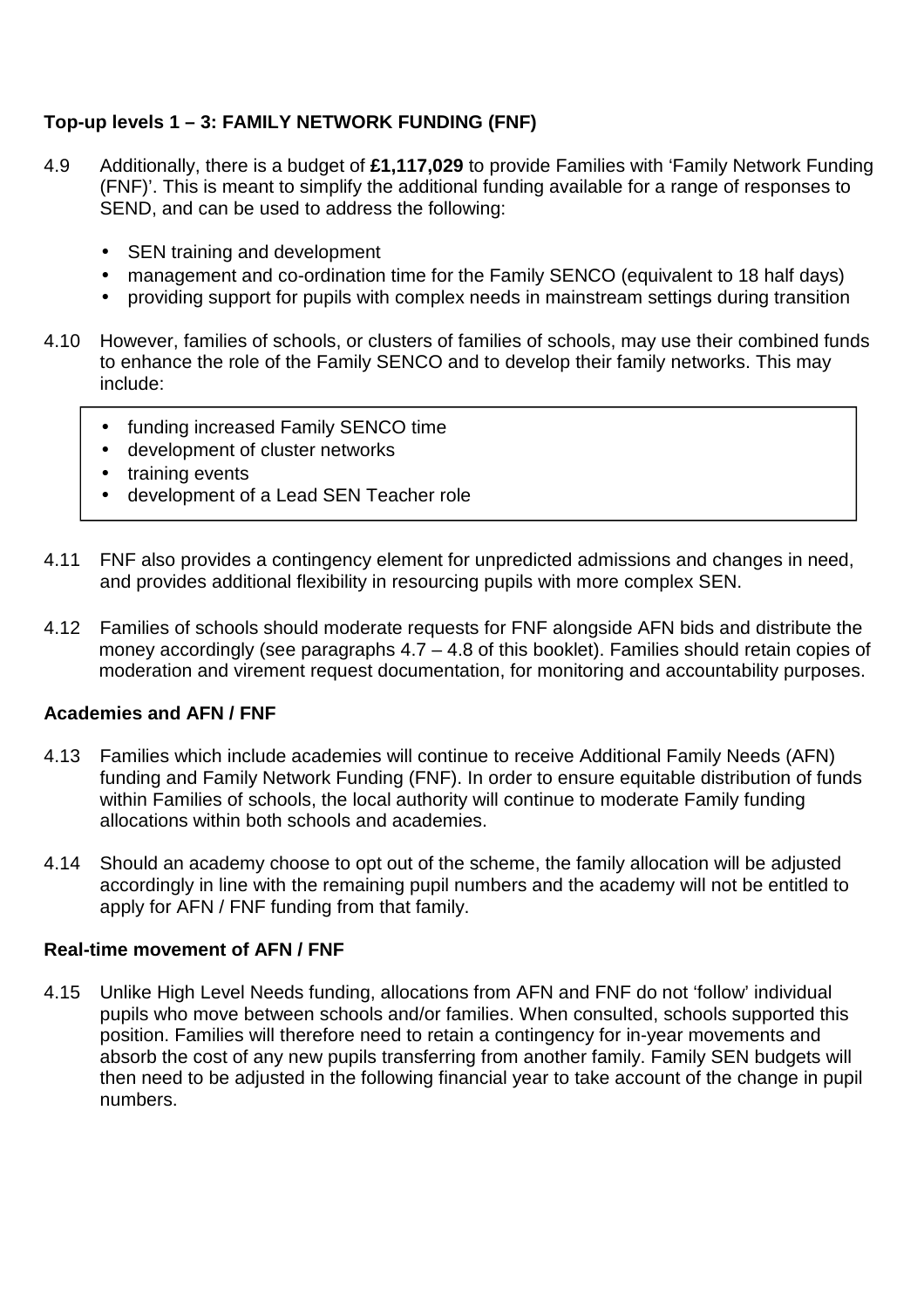#### **School Behaviour Partnerships**

4.16 As part of the implementation of Nottinghamshire's strategy for children and young people with social, emotional and behavioural difficulties (SEBD) - entitled '5 steps to collective responsibility' - resources are progressively being devolved to partnerships of schools, subject to a memorandum of understanding.

These resources are available to partnerships in order to enable them to develop a range of local provision, including making arrangements through alternative providers where appropriate.

For the 2014-15 financial year, a total of £3.5 million has been devolved to primary and secondary partnerships for this purpose. These resources form part of the range of funding for pupils with challenging behaviour that also includes resources available to schools and families, and via the High Level Needs (HLN) panel.

It is intended that schools should seek an allocation of resources from the relevant partnership prior to submitting a request for HLN funding.

#### **Top-up levels 1 – 3: HIGH LEVEL NEEDS (HLN)**

4.17 This resource is the smallest element of the overall funding structure. Around 400 pupils typically benefit from additional support through this funding block. Such pupils will have exceptionally complex and enduring SEN. When an HLN allocation is made, the family of schools would usually return to its own budget any existing AFN or FNF allocations it had made for the pupil. However, it is up to the family to determine how best to allocate its own resources: an HLN funding allocation does not preclude the continuation of AFN or FNF funding.

HLN resources form part of the continuum of funding allocations and are intended to meet the additional costs of sustained access to different arrangements for addressing barriers to learning including:

- daily structured small group work
- significant levels of regular teaching and/or support of a teaching assistant to address individual targets
- additional support required to ensure an integrated learning experience within a wholeclass setting; and
- support to ensure equal access to break and lunchtime interaction and activities and out-ofhours learning and other opportunities

These arrangements will be made:

- within the classroom/setting
- through some periods of withdrawal/small group teaching; and
- through out-of-hours learning opportunities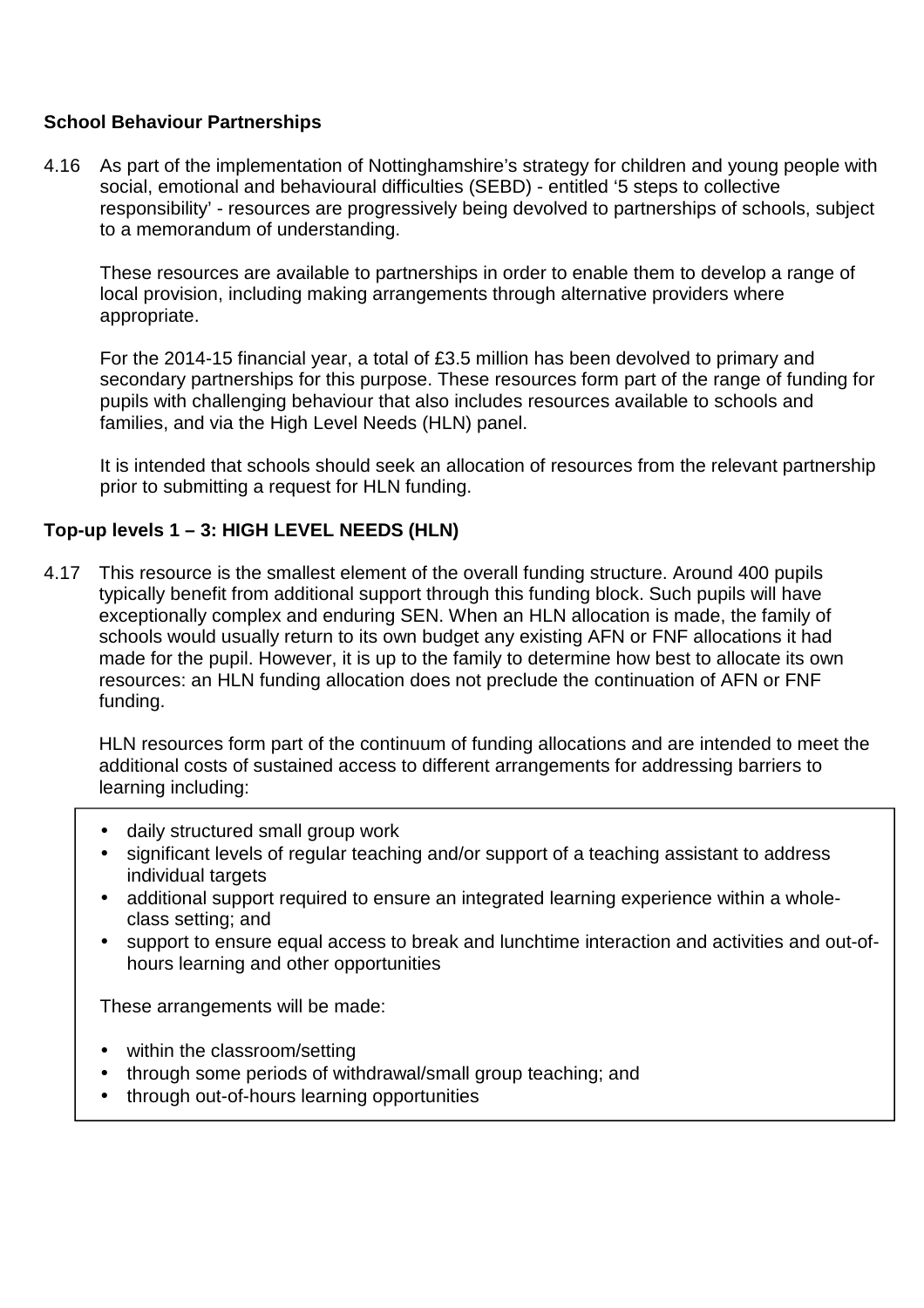- 4.18 Pupils with needs of this complexity are not distributed evenly within or between schools. It is, therefore, difficult to resource their additional needs through a recurrent funding methodology. Because of this, resources are allocated through a High Level Needs Panel made up of Family SENCOs and head teachers who represent each phase of education. LA officers also attend to support the work of the panel and bring particular skills to the discussion.
- 4.19 **Applications**: Applications for HLN resources must be made through Families and be countersigned by the Family SENCO. This is to ensure that they are moderated locally and that the evidence required to support an application is available and is likely to meet the published indicators for HLN. Applications should be made on the Additional Family Needs and High Level Needs submission proforma (AFN/HLN) which may be downloaded from Wired. Supporting evidence should be attached as required. Please note, however, that schools will not be expected to send in reports that are already available to the LA.
- 4.20 **Families**: Families are asked to ensure that:
	- individual school submissions are moderated against current descriptors of need
	- only submissions supported by the Family after moderation are forwarded to the LA's SEND Strategy, Planning and Commissioning Team in Children, Families and Cultural Services at County Hall, for consideration by the High Level Needs Panel
	- a contingency is retained in the Family SEN budget pending the decision of the High Level Needs Panel. This is to ensure that pupils with complex needs that do not meet the HLN criteria do not fall between the two funding streams
	- pupils who are allocated HLN funding continue to be discussed at each Family moderation meeting, in order to ensure that the resources allocated to meet their needs remain at the correct level and that Family SENCO agreement is in place prior to future HLN resubmissions (see paragraph 4.24)
- 4.21 **Resources**: Resources allocated through the High Level Needs Panel are treated as devolved cash sums and it is for head teachers and SENCOs to manage the funding within their schools, to ensure that the barriers to learning experienced by targeted pupils are addressed.
- 4.22 **Stability**: Once identified, pupils with high level needs are likely to continue to require some level of additional support for a significant period of time. The HLN Panel will seek to ensure maximum stability in funding by granting allocations for specified periods, such as a pupil's key stage or an academic year. **Please note** that on occasions – for example, in the case of very young children, new admissions or pupils whose support arrangements are likely to be subject to imminent and/or regular changes - the panel may make an allocation for a much shorter period to support an initial placement pending review.
- 4.23 **Transition to secondary**: new HLN allocations made in Year 6 will automatically transfer to the receiving secondary school and will normally be subject to review by the following May.
- 4.24 **Resubmissions**: HLN funding is usually agreed for a fixed period, which will be notified to schools at the time of its allocation. Schools and Families should plan to submit a further application towards the end of this period, although the SEND Policy and Provision team will issue written reminders to schools during the preceding term. HLN funding will cease automatically unless, as requested, schools resubmit an application to the specified panel.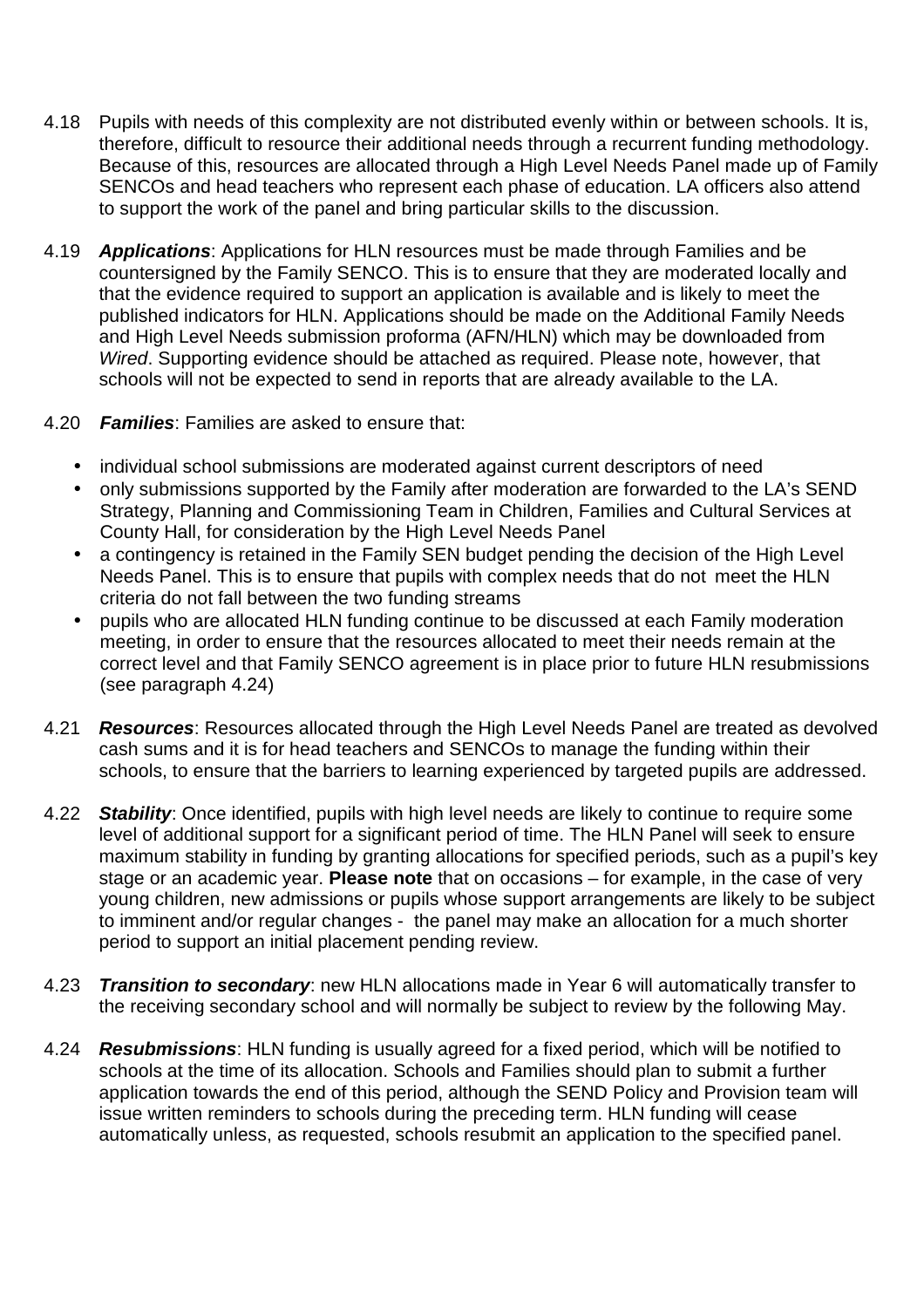The HLN Resubmission Panel, whose membership is identical to that of the main HLN panel, will consider these applications.

- 4.25 HLN may also be used to address the special educational needs of pupils accessing mainstream sixth form provision, or pupils over 16 years of age whose school leaving date has been deferred by one or more years.
- 4.26 **Notification of panel decisions**: Schools will be notified in writing of panel decisions within 10 working days of the date on which a case is considered. A standard letter is used to provide schools and Families with information about the decision and the reasons for it.
- 4.27 **Requests for increases to existing HLN funding allocations**: These should be treated as equivalent to new applications and should therefore be submitted for consideration by the next available main HLN panel, rather than the resubmission panel.
- 4.28 **Appeals**: Every effort will be made by the panel to ensure that decisions are fair and have been reached in accordance with the published descriptors and the available evidence. However, it is recognised that there may be some occasions when a head teacher does not agree with a decision. In such circumstances head teachers may appeal against a panel decision. Requests must be made through, and with the support of, Families.

Appeals will be considered by a small, second and independent panel consisting of at least a senior LA officer, a head teacher and a SENCO.

- 4.29 **Exceptions**: There will be occasions when an HLN resource decision has to be made outside the normal panel arrangements. These may arise in the following circumstances:
	- A pupil with high level needs arrives from another LA
	- There is a sudden accident or unexpected deterioration in a child's health or well-being; or
	- An order is made by the SEN and Disability Tribunal

Exceptional, interim decisions will be made by the Group Manager, SEND Policy and Provision / Chair of the High Level Needs Panel, having regard to current descriptors of need. Exceptional allocations may be made for a fixed period only and will require consideration in due course by the main HLN panel.

#### **Adjustments to school budget shares**

- 4.30 Where resources are allocated to support individually-named pupils though AFN or HLN funding streams:
	- they will be available to schools from the **start of the term following the High Level Needs Panel or Family moderation** decision

When the High Level Needs Panel or Family discontinues or adjusts an allocation:

 • the existing level of resources will be left in place **until the end of the term following the High Level Needs Panel or Family** decision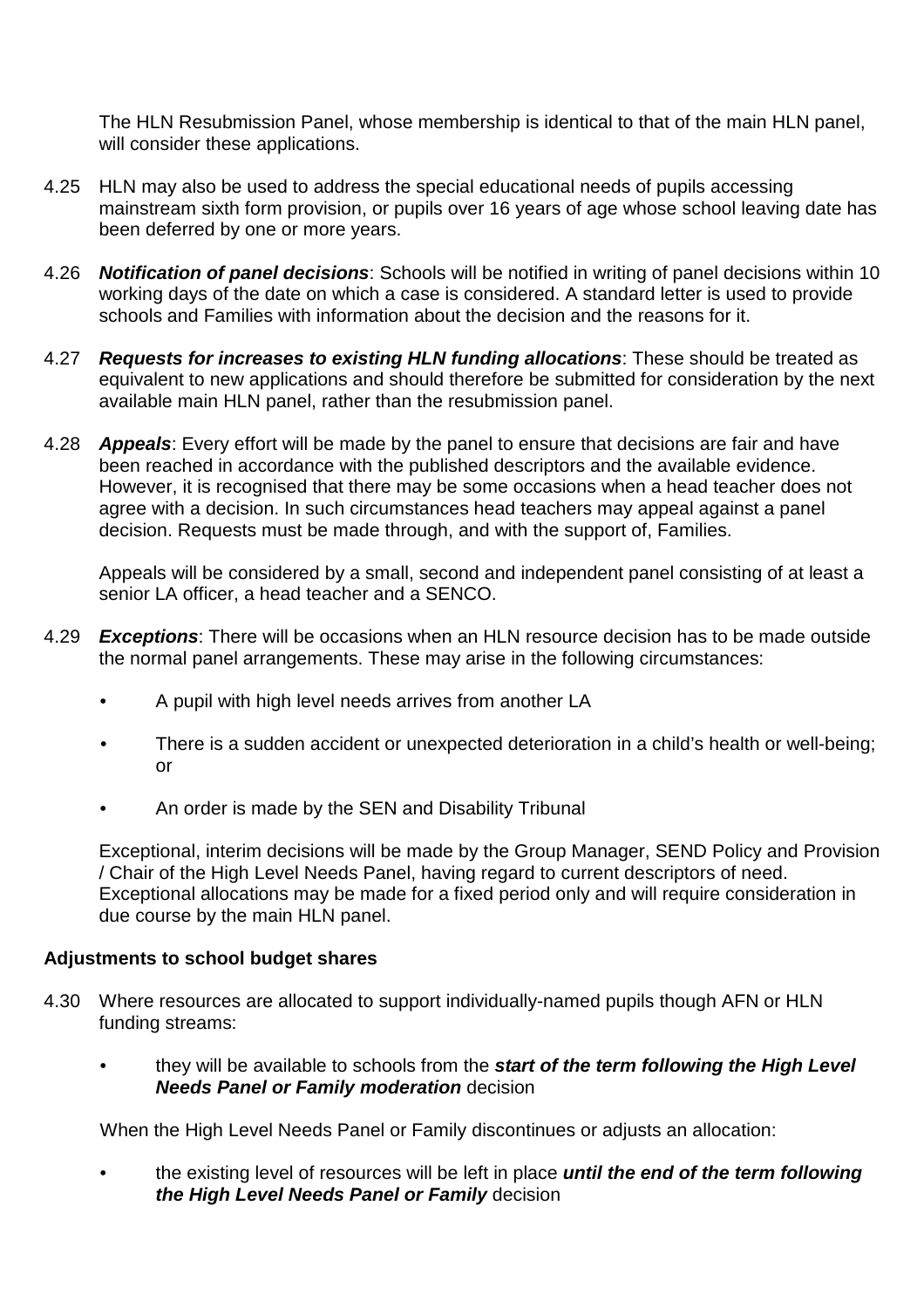When a pupil benefiting from AFN or HLN resources leaves a school, other than through planned transition:

• resources will be discontinued after **one month**. Schools must notify the LA's SEND Strategy, Planning and Commissioning Team **as soon as they become aware that the pupil is leaving** 

When a pupil with allocated AFN or HLN funding does not take up his or her placement:

- resources will be discontinued after **one month**. Schools must notify the LA's SEND Strategy, Planning and Commissioning Team **immediately** if this occurs
- 4.31 Where appropriate, school budget shares will be adjusted as soon as possible and in arrears to reflect both new allocations and those that are discontinued.

#### **5. RECOUPMENT OF COSTS FOR PUPILS BELONGING TO OTHER LOCAL AUTHORITIES**

- 5.1 Pupils who belong to other Local Authorities are eligible to receive top-up funding allocations (AFN, FNF and HLN) in Nottinghamshire schools, provided they meet the relevant criteria / funding descriptors. These pupils may live in another LA's area or may be looked after by another LA but live in Nottinghamshire. Nottinghamshire LA may then recoup from the responsible Authority the top-up funding amount allocated for these pupils.
- 5.2 Following consultation with schools, it has been agreed that Nottinghamshire LA will continue to undertake all recoupment of these costs on their behalf, free of charge. Schools and families will therefore need to identify clearly pupils who belong to other Authorities, so that Nottinghamshire is able to recoup the full costs of top-up funding. Schools and families should therefore provide this information on the relevant sections of Nottinghamshire's funding documents, including:
	- Family SEN Budget virement request forms FAM A and FAM B
	- AFN / HLN submission forms

## **6. RESOURCES RETAINED CENTRALLY BY THE LA**

6.1 The High Needs Block comprises centrally-retained funding elements relating to a range of services and provision. This is in line with the Government's school funding reforms. These elements are illustrated in Appendix 1 of this booklet.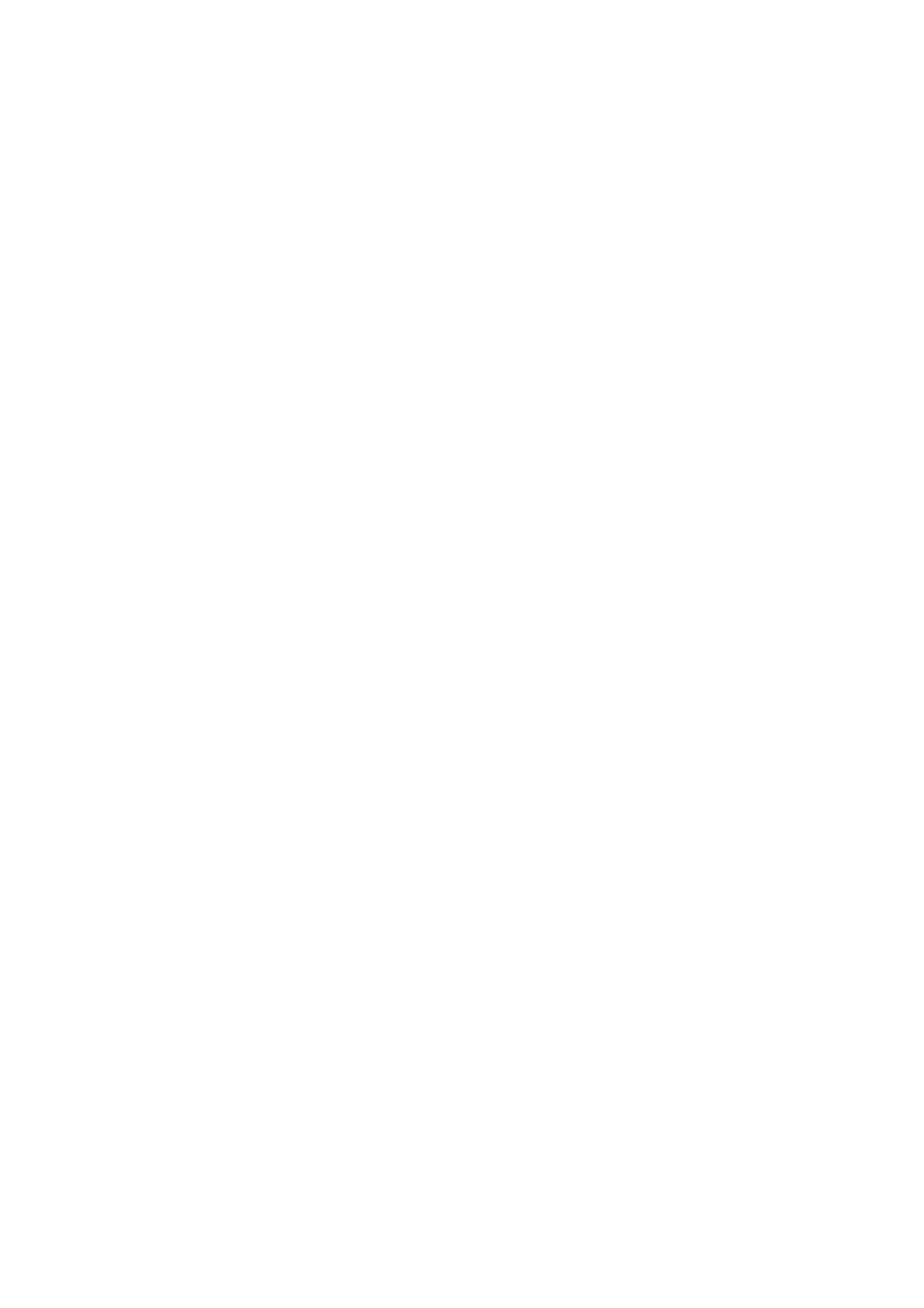

**Appendix 1 key components of the HIGH NEED FUNDING BLOCK 2014-15** 



\*incorporates some post-16 provision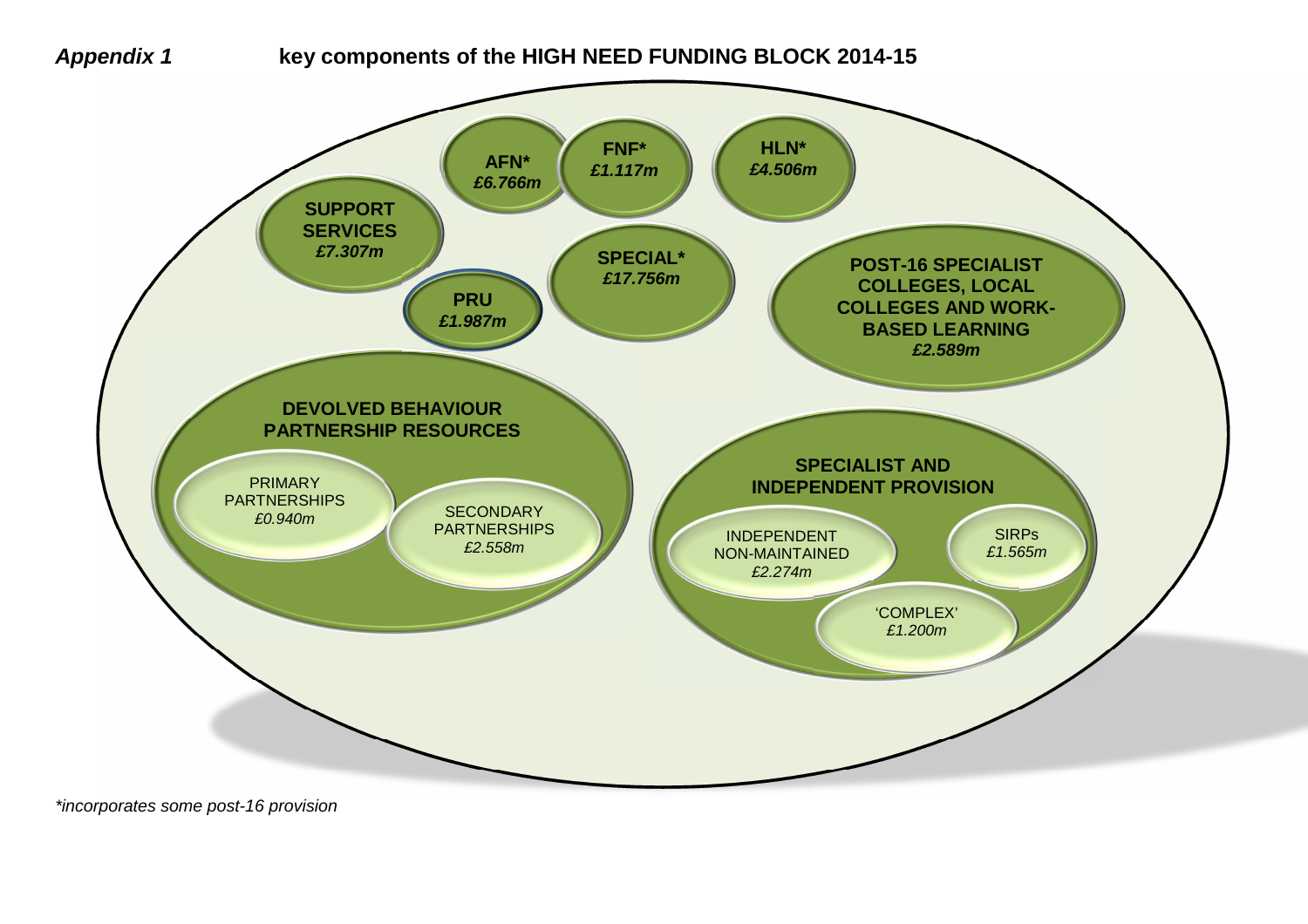# **Appendix 2**

# **Indicators / Descriptors**

These indicators and the 'best fit' chart overleaf are to help schools, Families and the High Level Needs Panel to determine the appropriate resource arrangements in mainstream settings for individual children and young people with additional and special educational needs.

Please note that:

• they are cumulative - the AFN indicators, for example, assume that indicators relating to Core Educational Funding and Additional Support Funding have already been met

and

• the High Level Needs Panel may allocate variable amounts of additional resource depending upon assessed need. The column TOP-UP funding level 6 (HLN 3) provides a set of indicators for pupils that are likely to be supported by the highest level of individually-assigned resources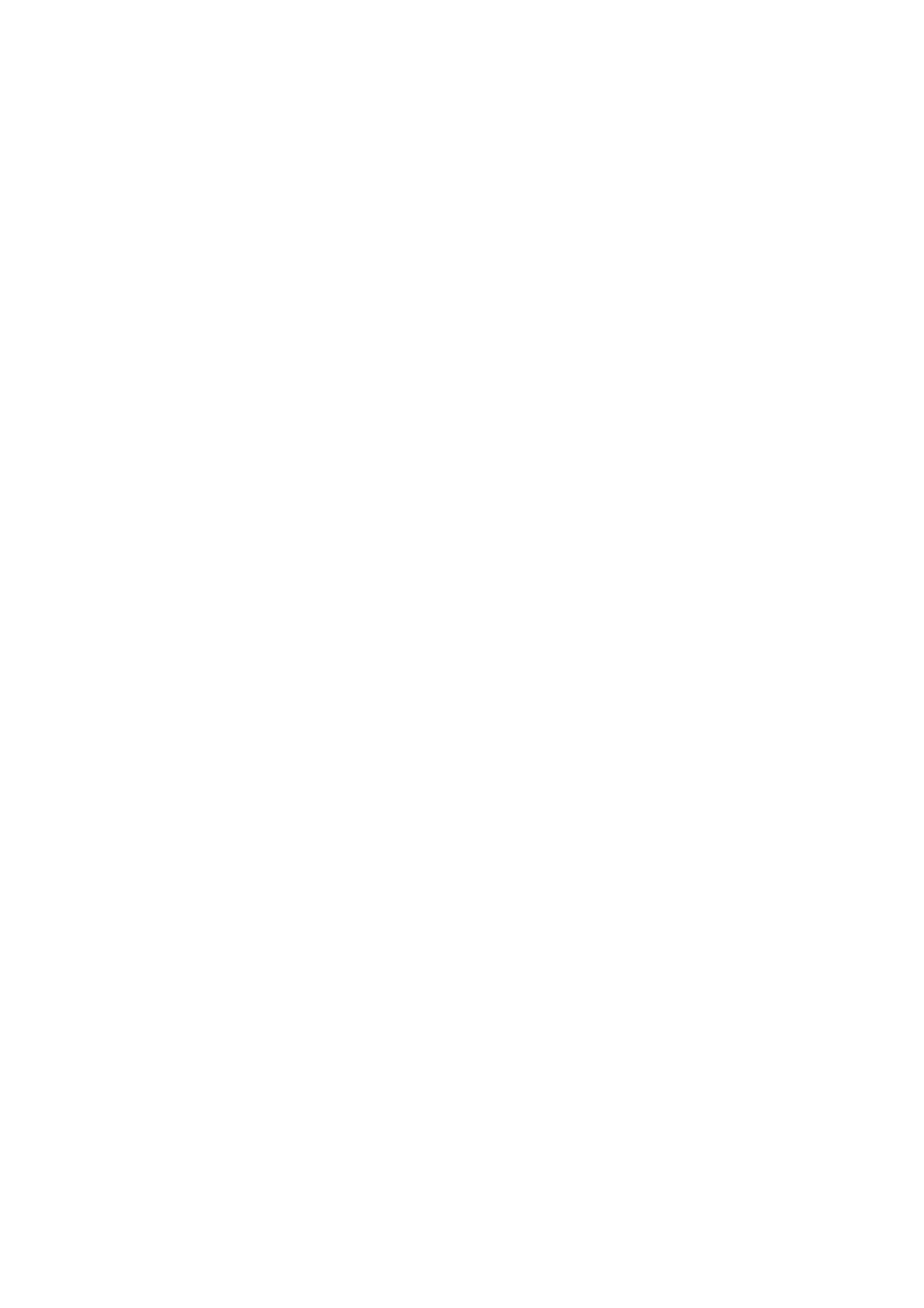#### **ANXIETY-RELATED NEEDS (Causes may include bullying, health difficulties, attachment disorders, ASD)**

| <b>Key theme</b>                                               | <b>CORE elements 1 and 2</b><br>(place funding)                                                                                                                                                                                                                                                     | TOP-UP funding levels $1 - 3$<br>(AFN)                                                                                                                                                                                                                                                                      | <b>TOP-UP funding level 4</b><br>(HLN 1)                                                                                                                                                                                                                                                 |
|----------------------------------------------------------------|-----------------------------------------------------------------------------------------------------------------------------------------------------------------------------------------------------------------------------------------------------------------------------------------------------|-------------------------------------------------------------------------------------------------------------------------------------------------------------------------------------------------------------------------------------------------------------------------------------------------------------|------------------------------------------------------------------------------------------------------------------------------------------------------------------------------------------------------------------------------------------------------------------------------------------|
| <b>Pupil</b><br>participation<br>and responses<br>to education | My anxiety means that I am absent from<br>school 50% or more of the time. My<br>ability to participate and progress in<br>learning is less than I and others would<br>reasonably expect                                                                                                             | My extreme and persistent anxiety limits my<br>ability to engage in classroom provision, and<br>means that this can only happen infrequently<br>or for a limited period                                                                                                                                     | My anxiety means that I feel unable to<br>participate in formal education, and it seriously<br>inhibits my participation in social and family life                                                                                                                                       |
| <b>Social</b><br>interaction                                   | My anxiety means that I need significant<br>levels of adult support throughout the day<br>to help me to make and maintain<br>relationships. Without this support I<br>become socially isolated                                                                                                      | My anxiety makes it extremely difficult for to<br>make and maintain relationships, so I am<br>frequently socially isolated and feel<br>vulnerable. Even with extensive adult support<br>to help me to engage, my behaviour can be<br>perceived as challenging on more than one<br>occasion each day         | My anxiety means there is little evidence that I<br>have positive social relationships in any<br>setting. This can make me extremely socially<br>isolated, vulnerable and disengaged. Even<br>with close adult support, there is a significant<br>risk that I may harm myself and others |
| <b>Interventions</b>                                           | My anxiety means that at various times<br>during the school day I need a key adult<br>to anticipate events that I may find<br>stressful, and to help me to respond to<br>them. This support may include working<br>in a group or 1:1, and requires regular<br>participation from my parents/ carers | My anxiety affects all aspects of my life, so I<br>need on-going multi-agency involvement<br>which is co-ordinated by my school. I need a<br>personalised daily programme, which is<br>regularly reviewed, to support my inclusion in<br>education                                                          | Despite multi-agency involvement, my anxiety<br>is such that I need the support I receive to be<br>responsive and spontaneous; the support I<br>receive needs to adapt on a moment-by-<br>moment basis                                                                                   |
| <b>Communication</b>                                           | Without familiar and consistent adult<br>support, my anxiety seriously limits my<br>ability to understand and communicate<br>my experiences in school, including<br>learning                                                                                                                        | Even with familiar and consistent adult<br>support, my anxiety seriously limits my ability<br>to understand and communicate my<br>experiences, including learning                                                                                                                                           | My anxiety means that I am unable to<br>understand and communicate any of my<br>experiences                                                                                                                                                                                              |
| <b>Emotional</b><br>health and<br>wellbeing                    | Without familiar and consistent adult<br>support, my anxiety limits significantly my<br>ability to recognise and manage my<br>emotional responses                                                                                                                                                   | My mood is frequently very low, which affects<br>my self-esteem and limits my ability to<br>engage. My anxiety significantly disrupts my<br>sleep and eating patterns. The ways in which<br>I manage my anxiety significantly affects my<br>ability to engage in everyday life, including<br>my family life | My anxiety is so overwhelming that it affects<br>my whole life, and makes it hard for me to<br>function                                                                                                                                                                                  |
| <b>Response to</b><br>change                                   | My anxiety is such that I need individual<br>support, preparation and rehearsal to<br>help me to manage change in everyday<br>school routines                                                                                                                                                       | Even with detailed preparation and rehearsal<br>I am unlikely to cope with change, and this<br>often results in me showing an extreme<br>response                                                                                                                                                           | My aversion to change is such that I am<br>unable even to discuss it                                                                                                                                                                                                                     |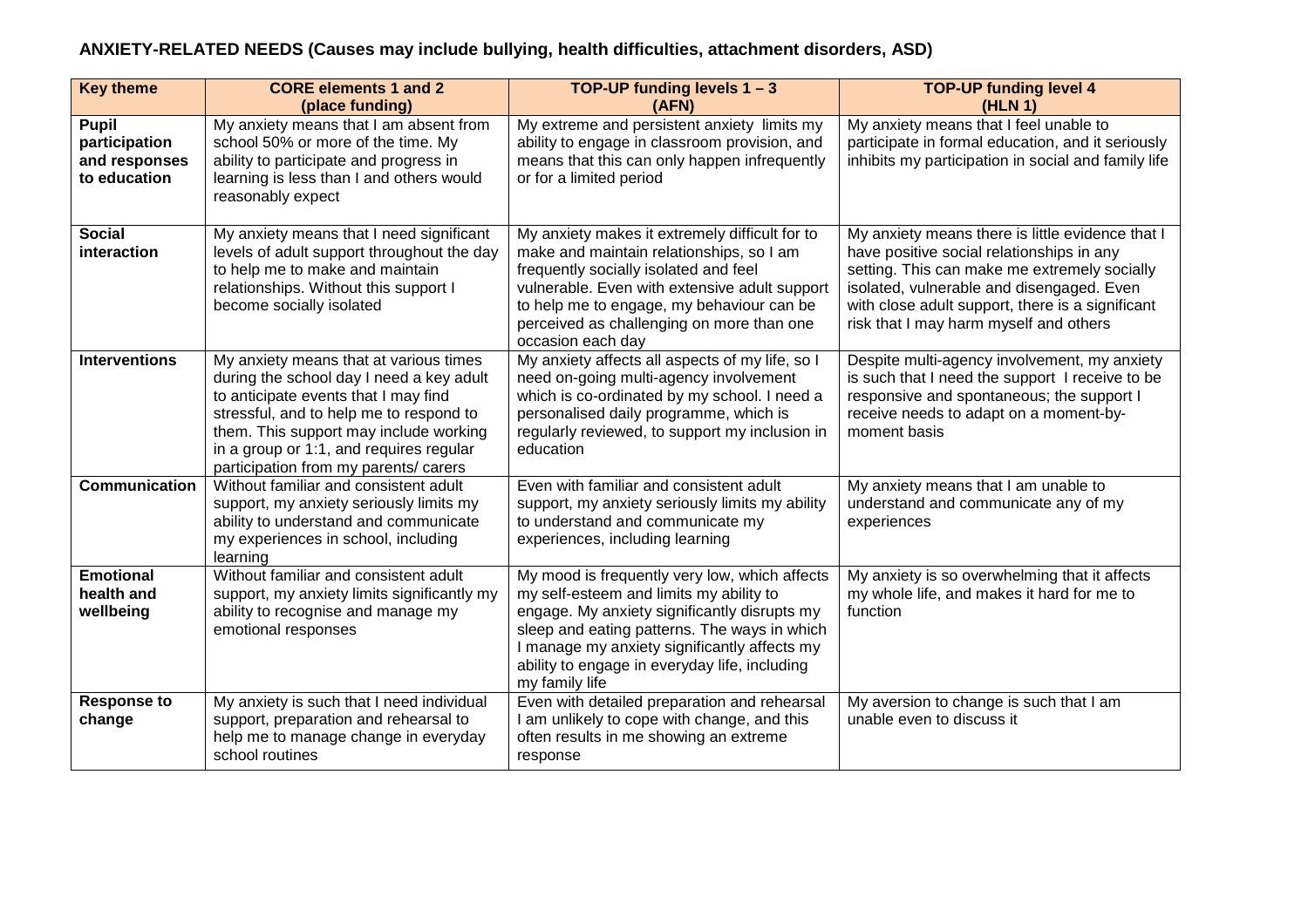#### **BEHAVIOURAL, EMOTIONAL AND SOCIAL DEVELOPMENT NEEDS, including exceptional, complex circumstances**

| <b>Key theme</b>                            | <b>CORE elements 1 and 2</b><br>(place funding)                                                                                                                                                                                          | TOP-UP funding levels $1 - 3$<br>(AFN)                                                                                                                                                    | <b>TOP-UP funding level 4</b><br>(HLN 1)                                                                                                                                                                       | <b>TOP-UP funding level 6</b><br>(HLN 3)                                                                                                                                                                                                                                     |
|---------------------------------------------|------------------------------------------------------------------------------------------------------------------------------------------------------------------------------------------------------------------------------------------|-------------------------------------------------------------------------------------------------------------------------------------------------------------------------------------------|----------------------------------------------------------------------------------------------------------------------------------------------------------------------------------------------------------------|------------------------------------------------------------------------------------------------------------------------------------------------------------------------------------------------------------------------------------------------------------------------------|
| Pupil<br>participation<br>in education      | Some BESD inhibit participation,<br>understanding and contribution to<br>activities and learning in the<br>classroom, which results in limited<br>progress in many areas.                                                                | Frequent BESD inhibit regular<br>participation, understanding and<br>contribution to activities and learning<br>in the classroom which results in<br>very limited progress in most areas. | Persistent BESD inhibit most<br>participation, understanding and<br>contribution to activities and<br>learning in the classroom, which<br>results in extremely limited progress<br>in all areas.               | BESD inhibiting any participation,<br>understanding and contribution to<br>activities in the classroom. BESD is<br>barrier to all learning.                                                                                                                                  |
| <b>Pupil</b><br>response to<br>education    | Some unpredictable responses to<br>learning tasks, resulting in periods of<br>uncooperative behaviour and/or<br>emotional withdrawal.                                                                                                    | Frequent unpredictable responses to<br>learning tasks, resulting in periods of<br>uncooperative behaviour and/or<br>emotional withdrawal.                                                 | Persistent extreme responses,<br>resulting in prolonged periods of<br>uncooperative behaviour and/or<br>emotional withdrawal.                                                                                  | Extreme responses, leading to inability<br>to engage with any formal learning<br>situations.                                                                                                                                                                                 |
| Impact on self<br>and others                | Some behaviour which may be<br>injurious or endanger others.                                                                                                                                                                             | Frequent behaviours which may be<br>injurious or endanger others,<br>resulting in some social isolation and<br>rejection.                                                                 | Repeated extreme behaviours<br>which are injurious or endanger<br>others. High level of rejection and<br>social isolation.                                                                                     | Behaviours result in significant risk of<br>harm to self and others, even with<br>close adult support, leading to extreme<br>social isolation, vulnerability and<br>disengagement.                                                                                           |
| <b>Social</b><br>interaction                | Some difficulties in making and<br>maintaining friendships and<br>relationships.                                                                                                                                                         | Significant difficulties in making and<br>maintaining appropriate<br>relationships.                                                                                                       | Extreme difficulties in making and<br>maintaining relationships, resulting<br>in frequent social isolation and<br>vulnerability, with some<br>disengagement.                                                   | Little evidence of positive social<br>relationships, resulting in extreme<br>social isolation, vulnerability and<br>disengagement.                                                                                                                                           |
| <b>Emotional</b><br>health and<br>wellbeing | Some periods of disruption to social<br>and emotional wellbeing, resulting in<br>an impact on learning.                                                                                                                                  | Frequent disruption to social and<br>emotional wellbeing, resulting in<br>regular impact on learning.                                                                                     | Extreme and persistent disruption<br>to social and emotional wellbeing,<br>resulting in extreme unhappiness/<br>stress. Possible prolonged periods<br>of absence/disengagement.                                | Complete disruption to social and<br>emotional state, leading to extreme<br>isolation and disengagement.                                                                                                                                                                     |
| Intervention                                | Some modification of teaching<br>styles. Increasing incidents of<br>disruption/ disaffection are<br>experienced despite the provision of<br>an appropriate curriculum and the<br>strengthening of other<br>classroom/setting strategies. | Significant modification of teaching<br>styles and an individualised<br>curriculum in some areas are in<br>place. Teaching and learning is<br>disrupted frequently.                       | Teaching and learning is<br>persistently disrupted despite an<br>individualised curriculum being<br>provided for most of the time.                                                                             | A highly individualised programme is<br>required.                                                                                                                                                                                                                            |
| Exceptional,<br>complex<br>circumstances    | Alternative provision for BESD is unlikely to be applicable for pupils<br>matching the descriptors for ASN and AFN.                                                                                                                      |                                                                                                                                                                                           | Exceptional safeguarding evidence<br>demonstrates a potential risk of<br>significant harm as a consequence<br>of BESD / mental / physical health<br>issues not previously supported<br>through SEN procedures. | Exceptional safeguarding evidence<br>demonstrates a potential risk of<br>significant harm as a consequence of<br>BESD / mental / physical health issues<br>not previously supported through SEN<br>procedures, which cannot currently be<br>managed in a mainstream setting. |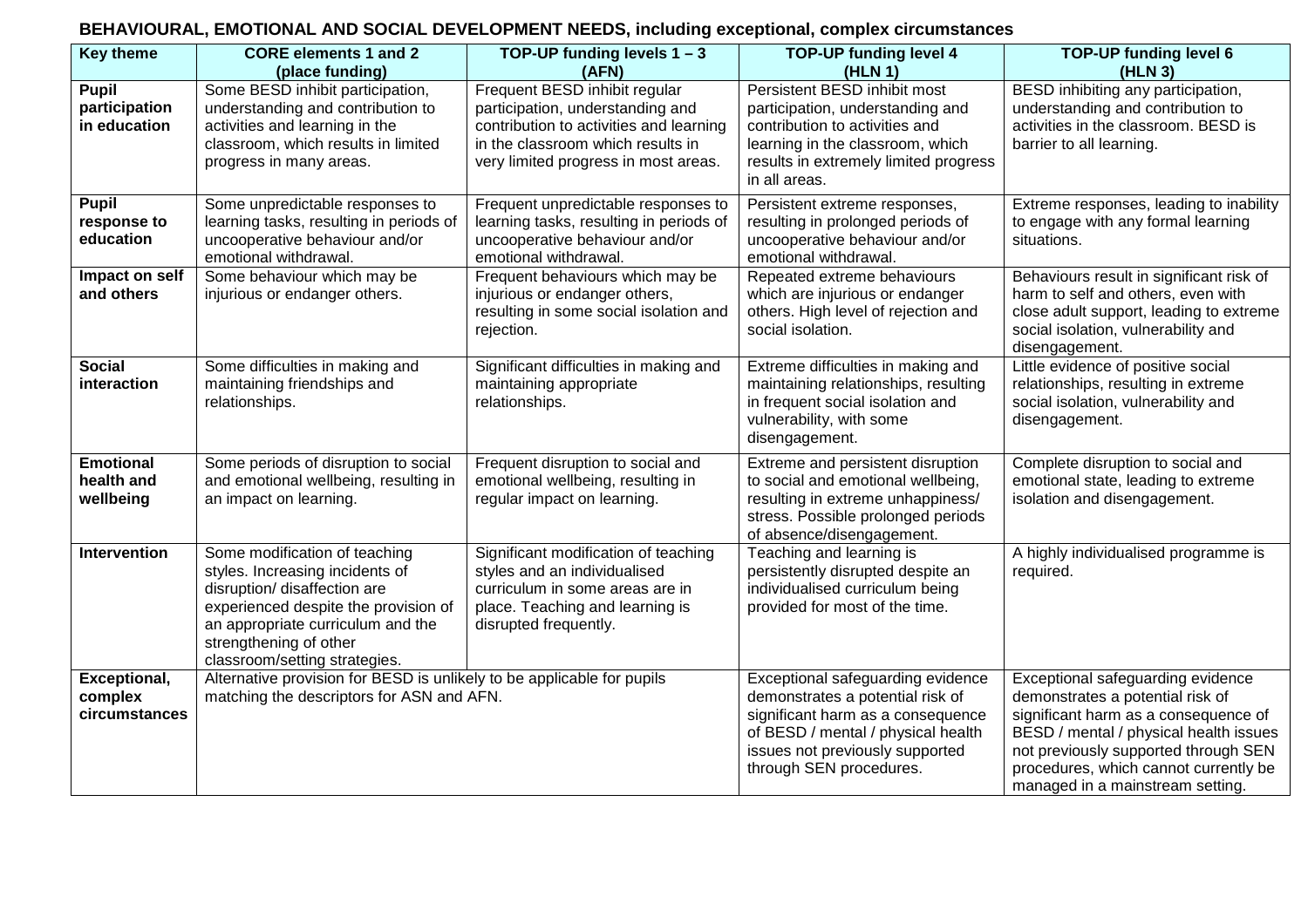#### **COGNITION AND LEARNING NEEDS**

| <b>Key theme</b>                                               | <b>CORE elements 1 and 2</b><br>(place funding)                                                                                                                              | TOP-UP funding levels $1 - 3$<br>(AFN)                                                                                                                                                                                                                                       | <b>TOP-UP funding level 4</b><br>(HLN 1)                                                                                                                                 | <b>TOP-UP funding level 6</b><br>(HLN 3)                                                                                                         |
|----------------------------------------------------------------|------------------------------------------------------------------------------------------------------------------------------------------------------------------------------|------------------------------------------------------------------------------------------------------------------------------------------------------------------------------------------------------------------------------------------------------------------------------|--------------------------------------------------------------------------------------------------------------------------------------------------------------------------|--------------------------------------------------------------------------------------------------------------------------------------------------|
| <b>Cognitive</b><br>development,<br>attainment and<br>progress | Attainment is at lower level than<br>majority of peers even with some<br>additional support. Progress is at<br>slower rate than majority of peers.                           | Attainment is significantly lower<br>than majority of peers - gaps in<br>comparative attainment levels<br>increasing. This is likely to be P5-<br>P8 by the end of KS 2 and L2 at KS<br>4. Slow progress, even with<br>significant and increasing levels of<br>intervention. | There is very little and very slow<br>progress, even with high levels of<br>intervention. Progress<br>demonstrated through<br>Portage/PIVATS.                            | Progress is minimal or<br>regressive even with high<br>levels of intervention.                                                                   |
| <b>Motor skills</b>                                            | Some delay in fine and gross<br>motor skills.                                                                                                                                | Significant delay in fine and gross<br>motor skills, requiring some adult<br>intervention.                                                                                                                                                                                   | Extreme delay in fine and gross<br>motor skills, requiring extensive<br>adult intervention.                                                                              | Motor skills at a level that<br>prevents access to the<br>curriculum without high levels<br>of adult support.                                    |
| <b>Communication</b><br>and<br>participation                   | Some language and<br>communication difficulties.                                                                                                                             | Significant communication<br>difficulties inhibit regular<br>participation, understanding and<br>contribution to activities in<br>classroom/setting.                                                                                                                         | Extreme communication<br>difficulties seriously inhibit<br>participation, understanding and<br>contribution to activities in<br>classroom/setting.                       | Extreme communication<br>difficulties preclude<br>participation, understanding<br>and contribution to activities<br>in the majority of settings. |
| Self-help skills                                               | May need some additional<br>support to develop independence<br>in organisational skills and<br>personal care needs.                                                          | Requires significant additional input<br>to develop age-appropriate<br>independence skills for daily living<br>and personal care needs.                                                                                                                                      | Requires extensive additional<br>input to develop age-appropriate<br>independence skills for daily living<br>and personal care needs.                                    | Totally dependent on adult for<br>daily living and personal care<br>needs.                                                                       |
| <b>Curriculum</b><br>access/pupil<br>participation             | Some difficulties with<br>concentration and retention even<br>with some intervention and<br>curriculum modification. Limited<br>ability to transfer skills and<br>knowledge. | Significant difficulties with<br>concentration and retention<br>requiring adult intervention and<br>curriculum modification. Little<br>evidence of skill and knowledge<br>transfer.                                                                                          | Requires extensive adult support<br>and a highly adapted curriculum.                                                                                                     | Totally dependent on adult<br>support and requires an<br>individualised curriculum.                                                              |
| <b>Social</b><br>development                                   | Some difficulties in making and<br>maintaining friendships and<br>relationships.                                                                                             | Significant difficulties in making and<br>maintaining friendships and<br>relationships.                                                                                                                                                                                      | Extreme difficulties in making and<br>maintaining friendships and<br>relationships, resulting in frequent<br>social isolation vulnerability, with<br>some disengagement. | Little evidence of positive<br>social relationships, resulting<br>in extreme social isolation,<br>vulnerability and<br>disengagement.            |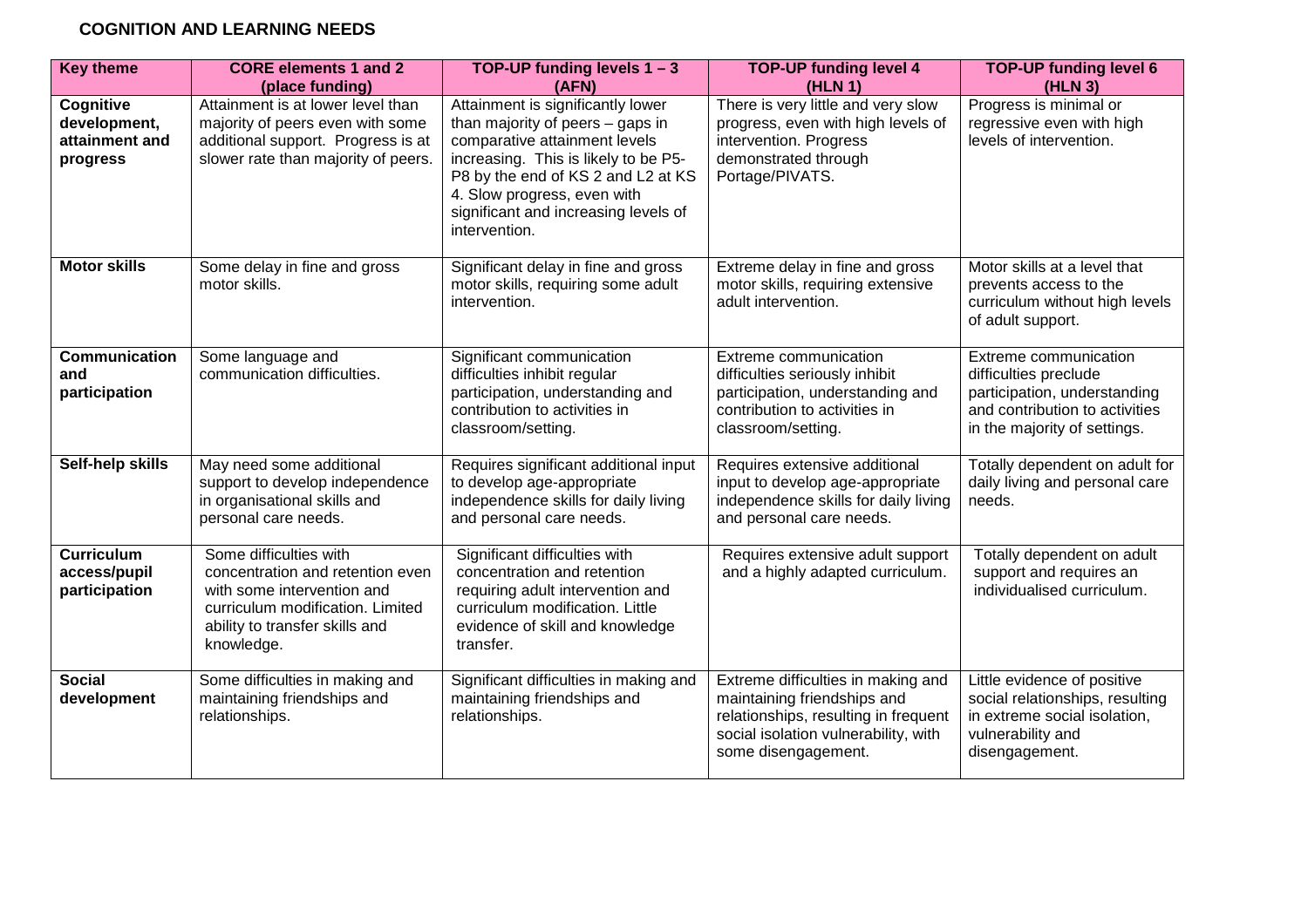#### **COMMUNICATION AND INTERACTION NEEDS**

| <b>Key theme</b>                             | <b>CORE elements 1 and 2</b><br>(place funding)                                                   | TOP-UP funding levels $1 - 3$<br>(AFN)                                                                                                                       | <b>TOP-UP funding level 4</b><br>(HLN 1)                                                                                                                            | <b>TOP-UP funding level 6</b><br>(HLN 3)                                                                                                                                |
|----------------------------------------------|---------------------------------------------------------------------------------------------------|--------------------------------------------------------------------------------------------------------------------------------------------------------------|---------------------------------------------------------------------------------------------------------------------------------------------------------------------|-------------------------------------------------------------------------------------------------------------------------------------------------------------------------|
| <b>Pupil</b><br>participation                | Some difficulties in following<br>instructions and routines and<br>maintaining attention to task. | Significant difficulties in following<br>instructions and routines and<br>maintaining attention to task.                                                     | Extreme and persistent difficulties<br>following instructions and routines<br>and maintaining attention to task.                                                    | Unable to follow instructions and<br>routines in a classroom setting.                                                                                                   |
| <b>Social</b><br>interaction                 | Some difficulties in making and<br>maintaining friendships and<br>relationships.                  | Significant difficulties in making and<br>maintaining relationships.                                                                                         | Extreme difficulties in making and<br>maintaining relationships, resulting<br>in frequent social isolation and<br>vulnerability, with some<br>disengagement.        | Little evidence of positive social<br>relationships, resulting in<br>extreme social isolation,<br>vulnerability and disengagement.                                      |
| Developmental<br>profile                     | May have uneven<br>developmental profile.                                                         | Uneven progress between subject<br>areas due to problems with<br>particular aspects of communication<br>development.                                         | Limited progress across subject<br>areas due to problems with<br>particular aspects of<br>communication development<br>which have an extreme impact on<br>learning. | Little evidence of progress<br>across subject areas due to<br>problems with all aspects of<br>communication development<br>which have an extreme impact<br>on learning. |
| <b>Communication</b><br>and<br>participation | Some language and<br>communication difficulties.                                                  | Significant communication difficulties<br>inhibit regular participation,<br>understanding and contribution to<br>activities in classroom/setting.            | Extreme communication difficulties<br>seriously inhibit participation,<br>understanding and contribution to<br>activities in classroom/setting.                     | Extreme communication<br>difficulties preclude participation,<br>understanding and contribution<br>to activities in the majority of<br>settings.                        |
| <b>Flexibility of</b><br>thought             | Some evidence of inflexible<br>thought.                                                           | Evidence of rigid thought, making<br>the pupil inflexible and unlikely to<br>cope with change, resulting in<br>significant signs of stresses and<br>anxiety. | Evidence of rigid thought, making<br>the pupil inflexible and unlikely to<br>cope with change, resulting in an<br>extreme response.                                 | Evidence of rigid thought,<br>making the pupil totally inflexible<br>and unable to cope with change,<br>resulting in an extreme<br>response.                            |
| <b>Response to</b><br>sensory stimuli        | Unusual response to some<br>sensory stimuli, requiring<br>adjustments.                            | Unusual response to some sensory<br>stimuli, requiring significant<br>adjustments.                                                                           | Unusual and frequent response to<br>some sensory stimuli, requiring<br>major adjustments.                                                                           | Extreme and frequent response<br>to a wide range of sensory<br>stimuli, requiring major<br>adjustments.                                                                 |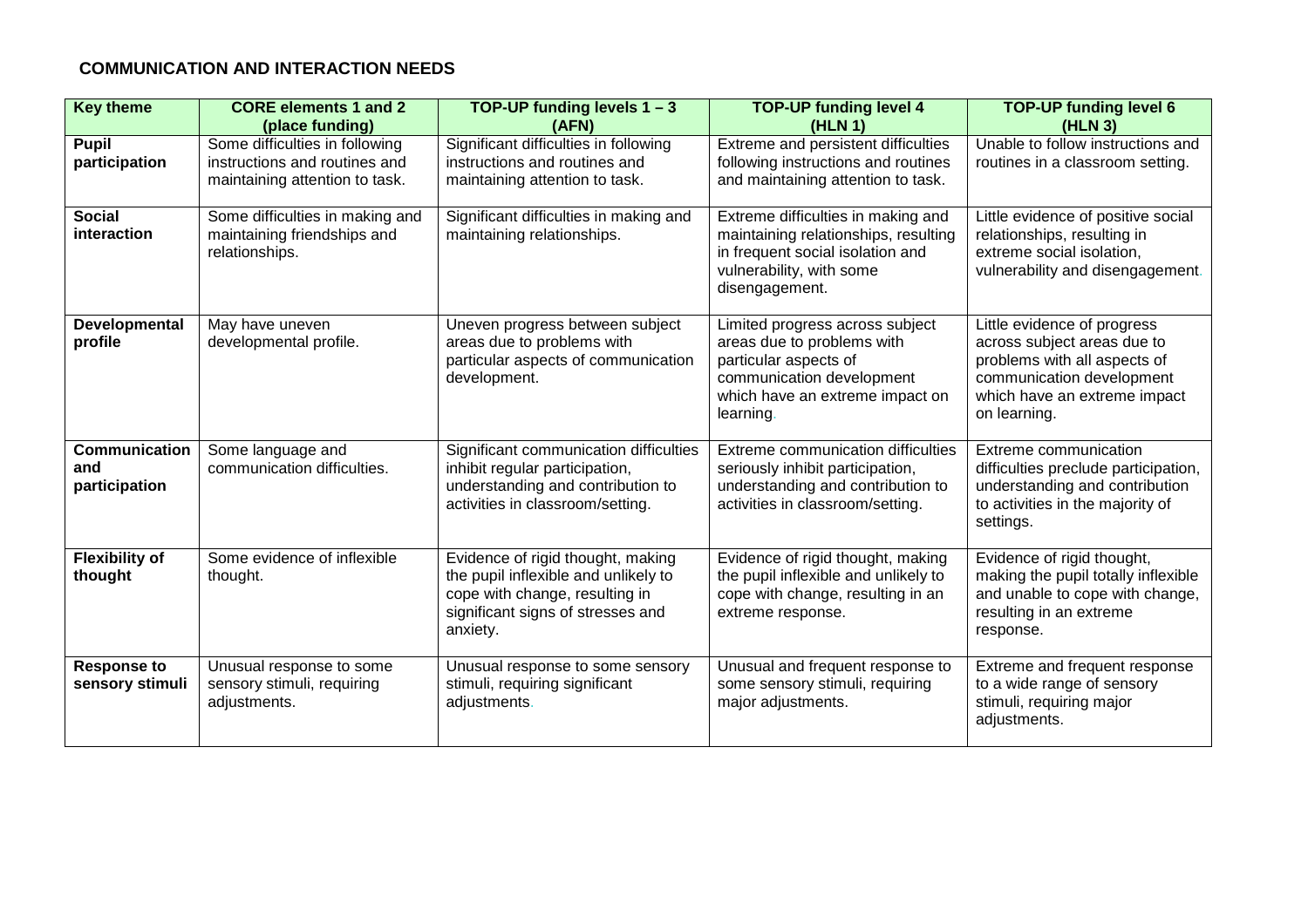# **SENSORY, MEDICAL AND/OR PHYSICAL NEEDS**

| <b>Key theme</b>                                   | <b>CORE elements 1 and 2</b><br>(place funding)                                                                                                                            | <b>TOP-UP funding levels <math>1 - 3</math></b><br>(AFN)                                                                                                                                                                                                                                                                                                 | <b>TOP-UP funding level 4</b><br>(HLN 1)                                                                                                                                                                                                                                                                                                                               | <b>TOP-UP funding level 6</b><br>(HLN <sub>3</sub> )                                                                                                                                                                                                           |
|----------------------------------------------------|----------------------------------------------------------------------------------------------------------------------------------------------------------------------------|----------------------------------------------------------------------------------------------------------------------------------------------------------------------------------------------------------------------------------------------------------------------------------------------------------------------------------------------------------|------------------------------------------------------------------------------------------------------------------------------------------------------------------------------------------------------------------------------------------------------------------------------------------------------------------------------------------------------------------------|----------------------------------------------------------------------------------------------------------------------------------------------------------------------------------------------------------------------------------------------------------------|
| <b>Curriculum</b><br>access/pupil<br>participation | Is able independently to<br>participate in most<br>classrooms/settings and activities.<br>Progress requires some<br>additional adult support.                              | Is able independently to participate<br>in some classrooms/settings and<br>activities. Progress requires<br>significant adult support. Curricular<br>information requires<br>repetition/rephrasing/visual<br>reframing. Classroom information<br>and curriculum materials require<br>significant modification to enable<br>access.                       | Is only able to participate in limited<br>classrooms/settings and activities.<br>Progress requires extensive adult<br>support. Classroom information and<br>curriculum materials require<br>extensive modification to enable<br>access mostly using tactile and<br>multi-sensory approaches. Pupil<br>requires BSL interpretation to<br>access much of the curriculum. | Pupil is totally dependent on adult<br>support to meet all physical, medical<br>care and educational needs. Pupil's<br>sole access to curriculum requires<br><b>BSL</b> interpretation. Totally<br>dependent on tactile approaches<br>such as Braille or Moon. |
| <b>Care/Mobility</b><br>needs                      | Has care or mobility needs<br>requiring some adult intervention.<br>Pupil may have a personal and<br>intimate care plan/ manual<br>handling plan                           | Has care or mobility needs requiring<br>significant adult intervention.<br>Pupil will have a personal and<br>intimate care plan / manual<br>handling plan                                                                                                                                                                                                | Has care or mobility needs requiring<br>extensive adult support.                                                                                                                                                                                                                                                                                                       | Pupil is totally dependent on adult<br>support to meet all care or mobility<br>needs. Some interventions will<br>require support from more than one<br>adult e.g. hoisting                                                                                     |
| <b>Medical needs</b>                               | Has medical needs requiring<br>some adult intervention.<br>Pupil may:<br>need regular medication<br>receive funding from<br>medical needs panel<br>have a health care plan | Has medical needs requiring<br>significant adult intervention.<br>Pupil will have a health care plan.<br>Pupil requires supervisory support<br>as there is a predictable risk of<br>harm requiring immediate adult<br>intervention e.g. pupil with heart<br>condition will need supervisory<br>support during aerobic activities,<br>break time, PE etc. | *Has medical needs requiring<br>extensive adult support.<br>Pupil will require supervisory<br>support to ensure immediate<br>intervention is available in<br>foreseen, life-threatening<br>circumstances which may occur at<br>any time. Pupil's age and / or<br>cognitive ability may impact upon<br>their ability to self-manage their<br>condition                  | *Pupil is totally dependent on adult<br>support to meet all medical needs.<br>Some interventions will require<br>support from more than one adult.                                                                                                             |
| <b>Social interaction</b>                          | Some difficulties in making and<br>maintaining friendships and<br>relationships, requiring some<br>additional adult support.                                               | Significant difficulties in making<br>and maintaining appropriate<br>relationships, requiring significant<br>adult support.                                                                                                                                                                                                                              | Extreme difficulties in making and<br>maintaining relationships, resulting<br>in frequent social isolation and<br>vulnerability, with some<br>disengagement requiring extensive<br>adult support.                                                                                                                                                                      | Little evidence of positive social<br>relationships, resulting in extreme<br>social isolation, vulnerability and<br>disengagement.                                                                                                                             |
| Language and/or<br>written/oral<br>communication   | Communication/language<br>difficulties requiring some<br>specialist support and<br>approaches.                                                                             | Communication/language<br>difficulties requiring significant<br>specialist support and approaches.                                                                                                                                                                                                                                                       | Communication/language<br>difficulties requiring extensive<br>specialist support and approaches.                                                                                                                                                                                                                                                                       | Pupil is totally dependent on<br>specialist support and approaches.                                                                                                                                                                                            |

\*Pupil's health care plan **must** be submitted with the HLN bid